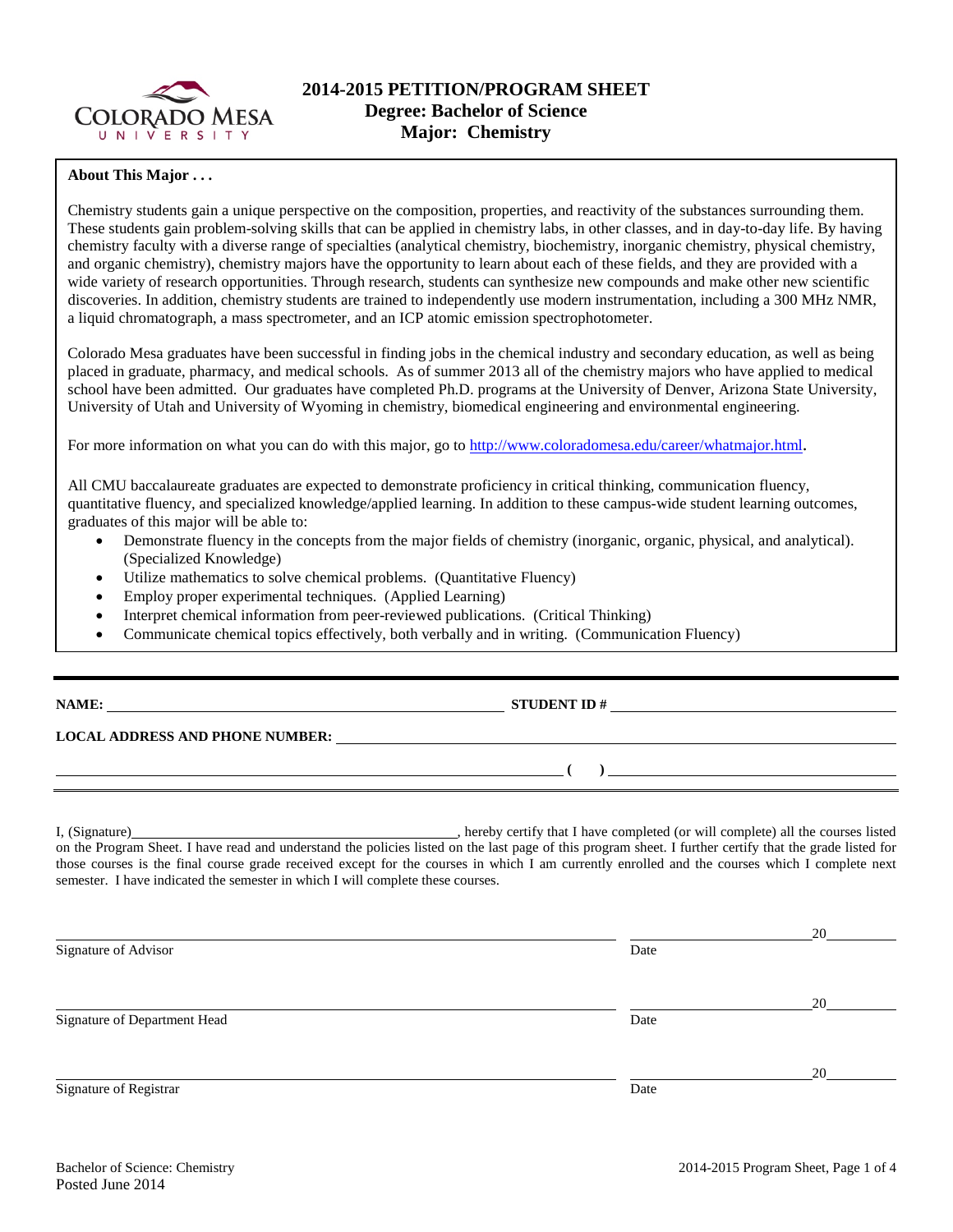### **Students should work closely with a faculty advisor when selecting and scheduling courses prior to registration.**

Degree Requirements:

- 120 semester hours total (Students must complete a minimum of 30 of the last 60 hours of credit at CMU, with at least 15 semester hours in major discipline courses numbered 300 or higher).
- 40 upper division credits (A minimum of 15 taken at the 300-400 course levels within the major at CMU).
- Pre-collegiate courses (usually numbered below 100) cannot be used for graduation.
- 2.00 cumulative GPA or higher in all CMU coursework
- A "C" or higher is required in all major and foundation courses. A student must follow the CMU graduation requirements either from 1) the program sheet for the major in effect at the time the student officially declares a major; or 2) a program sheet for the major approved for a year subsequent to the year during which the student officially declares the major and is approved for the student by the department head. Because a program may have requirements specific to the degree, the student should check with the faculty
- advisor for additional criteria. It is the student's responsibility to be aware of, and follow, all requirements for the degree being pursued. Any exceptions or substitutions must be approved by the student's faculty advisor and Department Head.
- When filling out the program sheet a course can be used only once.
- See the "Undergraduate Graduation Requirements" in the College catalog for additional graduation information.

**GENERAL EDUCATION REQUIREMENTS** (31 semester hours) See the current catalog for a list of courses that fulfill the requirements below. If a course is on the general education list of options and a requirement for your major, you must use it to fulfill the major requirement and make a different selection within the general education requirement.

| Course No Title                                                                                                                                                                                                  |                                                                                                                                                     |  | Sem.hrs Grade Term/Trns |  |  |  |  |  |
|------------------------------------------------------------------------------------------------------------------------------------------------------------------------------------------------------------------|-----------------------------------------------------------------------------------------------------------------------------------------------------|--|-------------------------|--|--|--|--|--|
| <b>English</b> (6 semester hours, must receive a grade of "C" or better and<br>must be completed by the time the student has 60 semester hours.)<br>ENGL 111 English Composition<br>ENGL 112 English Composition | 3<br>$\mathcal{E}$                                                                                                                                  |  |                         |  |  |  |  |  |
| MATH 151 Calculus I<br>*3 credits apply to the General Ed requirements and 2 credits apply to                                                                                                                    | <b>Math:</b> (3 semester hours, must receive a grade of "C" or better, must be<br>completed by the time the student has 60 semester hours.)<br>$5*$ |  |                         |  |  |  |  |  |
| foundation credit                                                                                                                                                                                                |                                                                                                                                                     |  |                         |  |  |  |  |  |
| <b>Humanities</b> (3 semester hours)                                                                                                                                                                             |                                                                                                                                                     |  |                         |  |  |  |  |  |
| Social and Behavioral Sciences (6 semester hours)                                                                                                                                                                |                                                                                                                                                     |  |                         |  |  |  |  |  |
| <b>Natural Sciences</b> (7 semester hours, one course must include a lab)<br><u> 2008 - Andrea Statistica de Antonio de San Antonio de Antonio de San Antonio de Antonio de San Antonio de Sa</u>                |                                                                                                                                                     |  |                         |  |  |  |  |  |
|                                                                                                                                                                                                                  |                                                                                                                                                     |  |                         |  |  |  |  |  |
| History (3 semester hours)<br><b>HIST</b>                                                                                                                                                                        |                                                                                                                                                     |  |                         |  |  |  |  |  |
| <b>Fine Arts</b> (3 semester hours)<br>- -                                                                                                                                                                       |                                                                                                                                                     |  |                         |  |  |  |  |  |

**Kinesiology** (3 semester hours) KINE 100 Health and Wellness 1 \_\_\_\_\_ \_\_\_\_\_\_\_\_ KINA 1\_\_\_\_ \_\_\_\_\_\_\_\_\_\_\_\_\_\_\_\_\_\_\_\_\_\_\_\_ 1 \_\_\_\_\_ \_\_\_\_\_\_\_\_ KINA 1\_\_\_\_ \_\_\_\_\_\_\_\_\_\_\_\_\_\_\_\_\_\_\_\_\_\_\_\_ 1 \_\_\_\_\_ \_\_\_\_\_\_\_\_ **Applied Studies** (3 semester hours) \_\_\_\_\_\_ \_\_\_\_ \_\_\_\_\_\_\_\_\_\_\_\_\_\_\_\_\_\_\_\_\_\_\_\_ \_\_\_\_ \_\_\_\_\_ \_\_\_\_\_\_\_\_ **FOUNDATION COURSES** (17 semester hours) A "C" or higher is required in all foundation courses. MATH 151 Calculus I 2<br>MATH 152 Calculus II 5 MATH 152 Calculus II<br>PHYS 131 Fundamenta Fundamental Mechanics **OR** 4 \_\_\_\_\_ \_\_\_\_\_\_\_\_ PHYS 111 General Physics PHYS 131L Fundamental Mechanics Laboratory **OR** 1 \_\_\_\_\_ \_\_\_\_\_\_\_\_ PHYS 111L General Physics Laboratory<br>PHYS 132 Electromagnetism & Optics Electromagnetism & Optics **OR** 4 \_\_\_\_\_ \_\_\_\_\_\_\_\_ PHYS 112 General Physics PHYS 132L Electromagnetism & Optics Laboratory **OR** 1 \_\_\_\_\_ \_\_\_\_\_\_\_\_ PHYS 112L General Physics Laboratory **PHYSICAL SCIENCES – CHEMISTRY MAJOR REQUIREMENTS** (51 semester hours) A "C" or higher is required in all major courses.

#### **Core Physical Sciences-Chemistry Courses (44 semester hours)** All

Course No Title Sem.hrs Grade Term/Trns

**OTHER LOWER DIVISION REQUIREMENTS** (6 semester hours)

|                  | Core i hysical sciences enemistry courses (44 semester hours) |   |  |
|------------------|---------------------------------------------------------------|---|--|
|                  | students complete the following courses:                      |   |  |
| <b>CHEM 131</b>  | General Chemistry                                             | 4 |  |
| CHEM 131L        | General Chemistry Lab                                         |   |  |
| <b>CHEM 132</b>  | <b>General Chemistry</b>                                      |   |  |
| CHEM 132L        | General Chemistry Lab                                         |   |  |
| <b>CHEM 301</b>  | <b>Analytical Chemistry</b>                                   | 3 |  |
| CHEM 301L        | Analytical Chemistry Lab                                      |   |  |
| <b>CHEM 311</b>  | Organic Chemistry                                             |   |  |
| CHEM 311L        | Organic Chemistry Lab                                         |   |  |
| <b>CHEM 312</b>  | Organic Chemistry                                             |   |  |
| CHEM 312L        | Organic Chemistry Lab                                         |   |  |
| <b>CHEM 321</b>  | Physical Chemistry I                                          | 3 |  |
| <b>CHEM 322</b>  | Physical Chemistry II                                         | 3 |  |
| <b>CHEM 341</b>  | <b>Advanced Laboratory I</b>                                  |   |  |
| <b>CHEM 351</b>  | Inorganic Chemistry I                                         | 3 |  |
| CHEM 431         | <b>Instrumental Analysis</b>                                  | 3 |  |
| <b>CHEM 431L</b> | <b>Instrumental Analysis Lab</b>                              |   |  |
| CHEM 442         | Communication in Chemistry                                    |   |  |
| MATH 253         | Calculus III                                                  |   |  |
|                  |                                                               |   |  |

**Restricted Electives (7 semester hours)** Courses are to be chosen from the list on pg 3, no more than 4 semester hours can come from CHEM 397 or 487:

\_\_\_\_\_\_ \_\_\_\_ \_\_\_\_\_\_\_\_\_\_\_\_\_\_\_\_\_\_\_\_\_\_\_\_ \_\_\_\_ \_\_\_\_\_ \_\_\_\_\_\_\_\_

\_\_\_\_\_\_ \_\_\_\_ \_\_\_\_\_\_\_\_\_\_\_\_\_\_\_\_\_\_\_\_\_\_\_\_ \_\_\_\_ \_\_\_\_\_ \_\_\_\_\_\_\_\_ \_\_\_\_\_\_ \_\_\_\_ \_\_\_\_\_\_\_\_\_\_\_\_\_\_\_\_\_\_\_\_\_\_\_\_ \_\_\_\_ \_\_\_\_\_ \_\_\_\_\_\_\_\_

\_\_\_\_\_\_ \_\_\_\_ \_\_\_\_\_\_\_\_\_\_\_\_\_\_\_\_\_\_\_\_\_\_\_\_ \_\_\_\_ \_\_\_\_\_ \_\_\_\_\_\_\_\_

Posted June 2014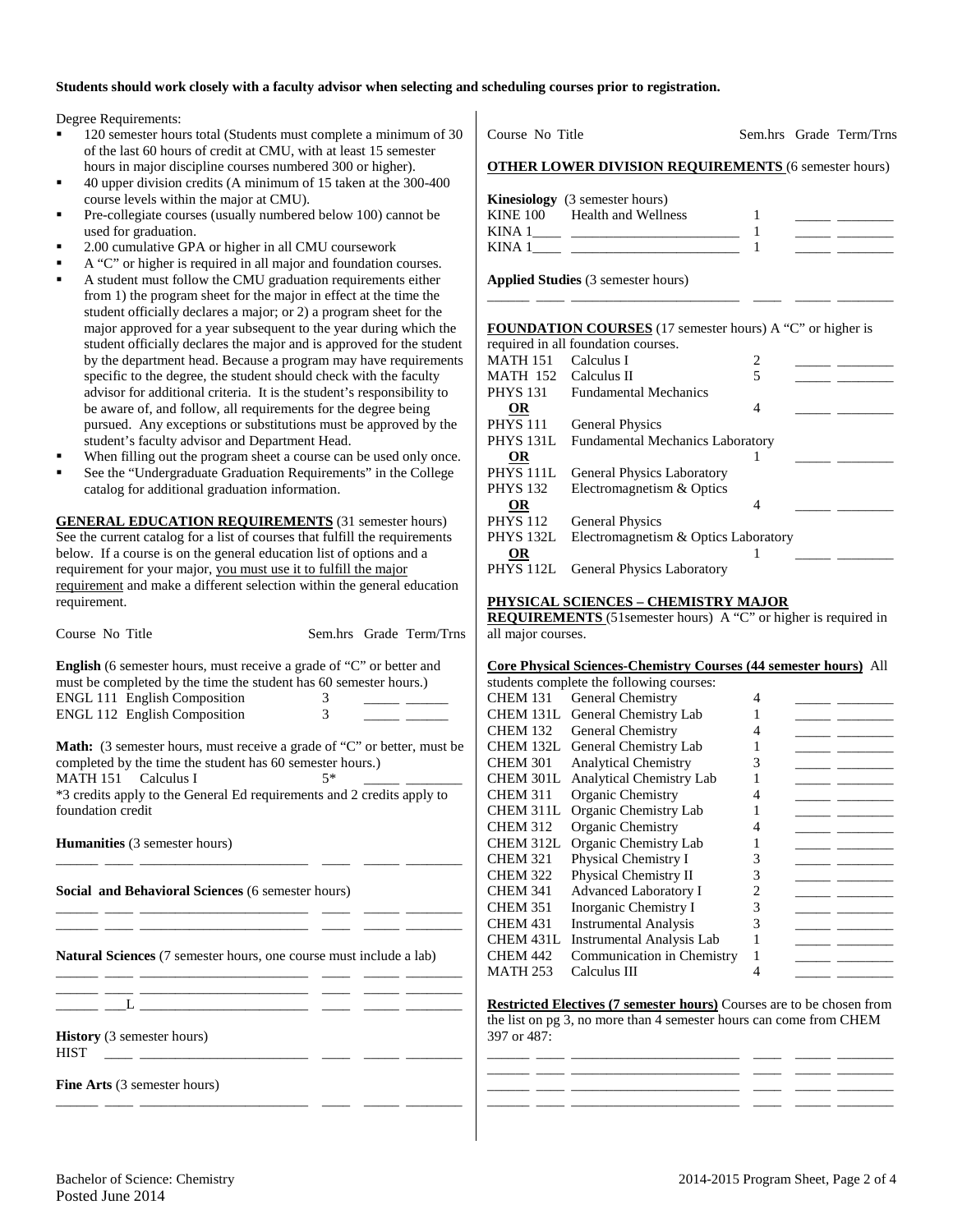| <b>ELECTIVES</b> (All college level courses appearing on your final<br>transcript, not listed above, that will bring your total semester hours to<br>120 hours.) (15 semester hours; 3 hours upper division may be needed.) |                         | Course No Title |  | Sem.hrs Grade Term/Trns |
|-----------------------------------------------------------------------------------------------------------------------------------------------------------------------------------------------------------------------------|-------------------------|-----------------|--|-------------------------|
| Course No Title                                                                                                                                                                                                             | Sem.hrs Grade Term/Trns |                 |  |                         |
|                                                                                                                                                                                                                             |                         |                 |  |                         |
|                                                                                                                                                                                                                             |                         |                 |  |                         |
|                                                                                                                                                                                                                             |                         |                 |  |                         |

# **RESTRICTED ELECTIVES:**

CHEM 300 Environmental Chemistry (4) CHEM 315/315L Biochemistry and Lab (3) / (1) CHEM 316 Biochemistry II (3) CHEM 352 Inorganic Chemistry II (3) CHEM 396 Topics (1-3) CHEM 397 Structured Research (1-3) CHEM 421 Advanced Organic Chemistry I (3) CHEM 422 Advanced Organic Chemistry II (3) CHEM 487 Formal Research (1-3) CHEM 494 Seminar (1) CHEM 496 Topics (3)